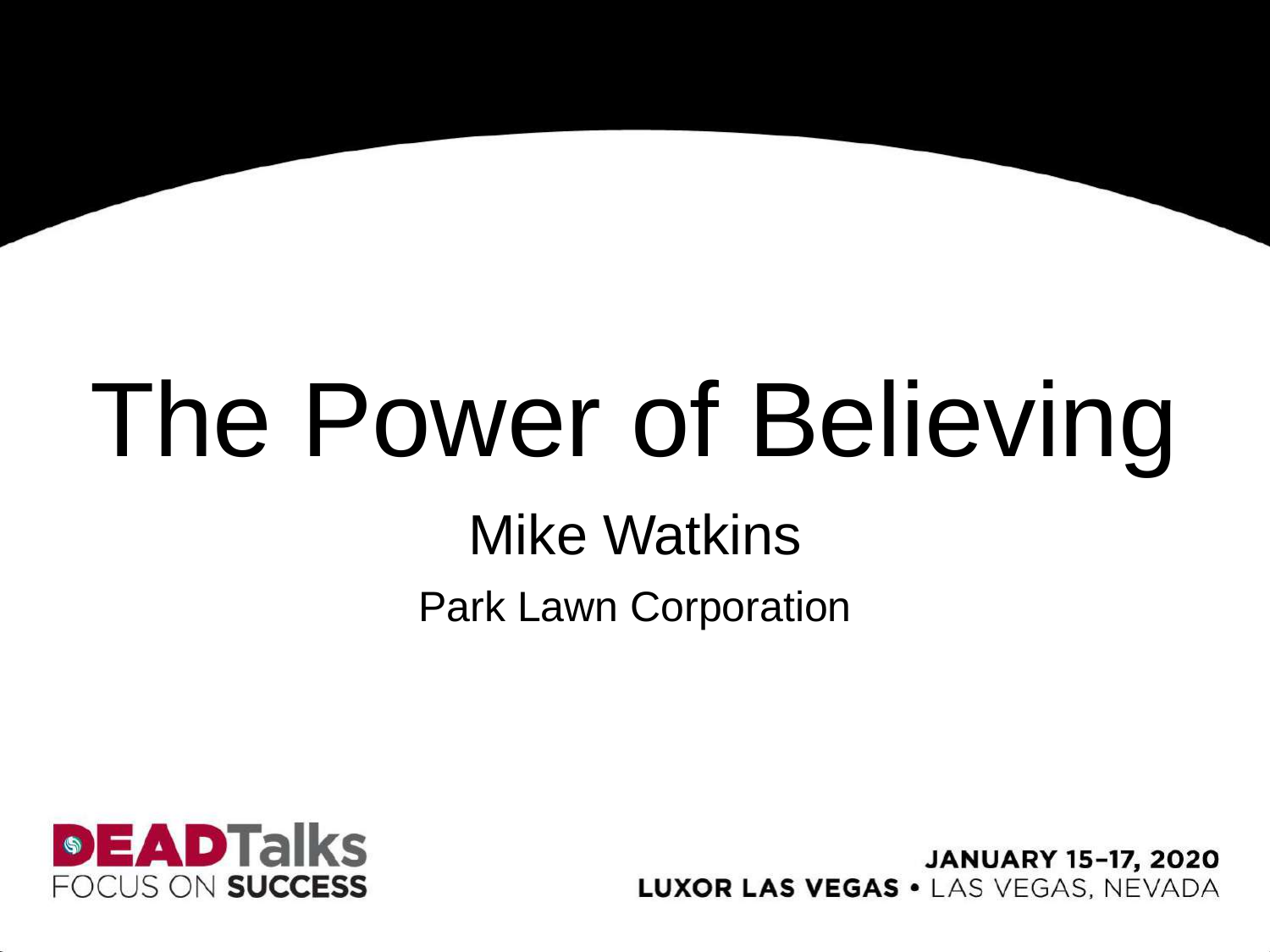

#### Focus on the WHY not the WHAT

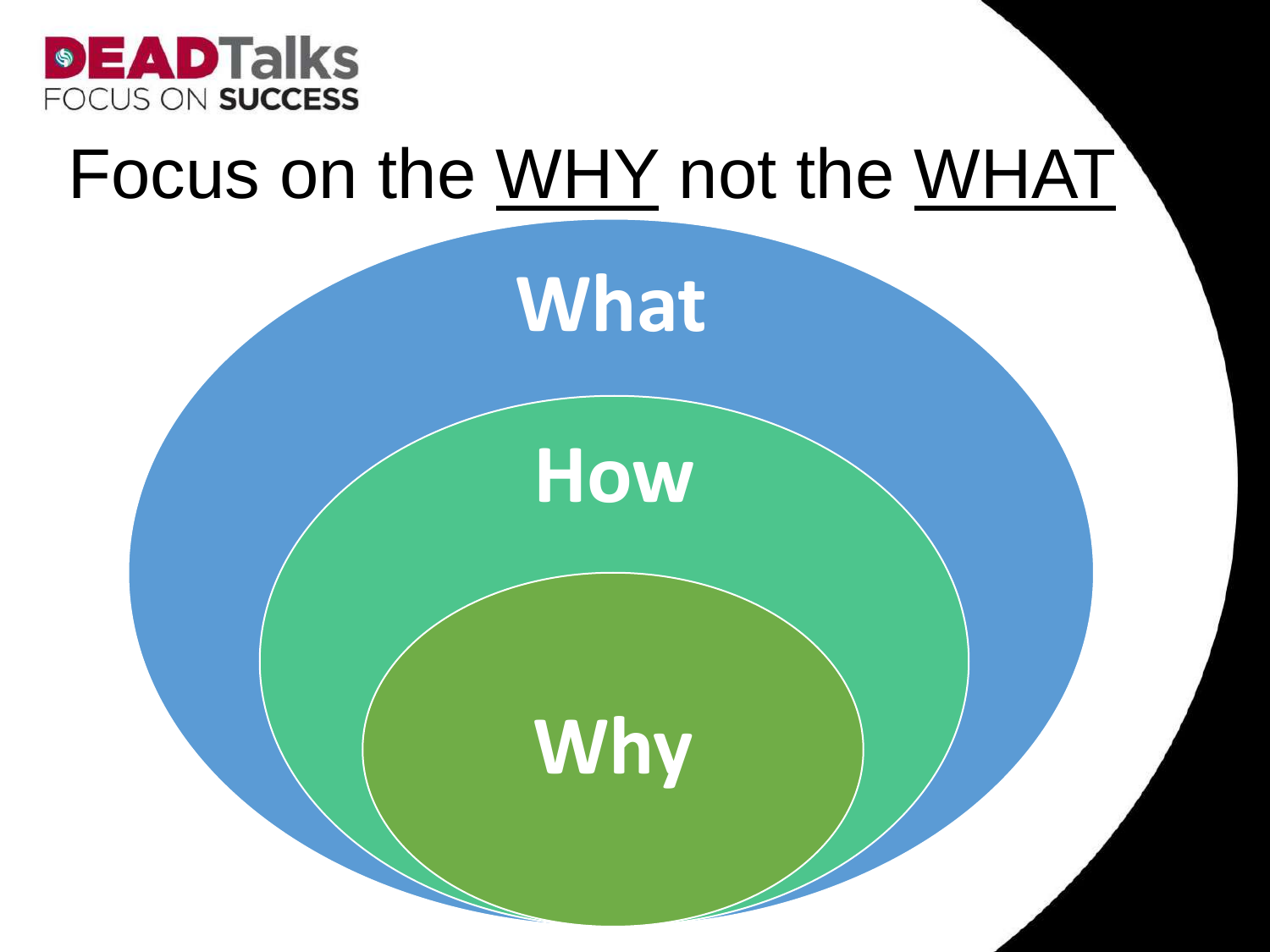

#### The Assumption Trap

- We are in the business to help people!
- Don't **ASSUME** they know what they want.
- Don't **ASSUME** they are using the correct terminology.
- Don't **ASSUME** they have considered the repercussions of their choices.
- They don't know what they don't know!!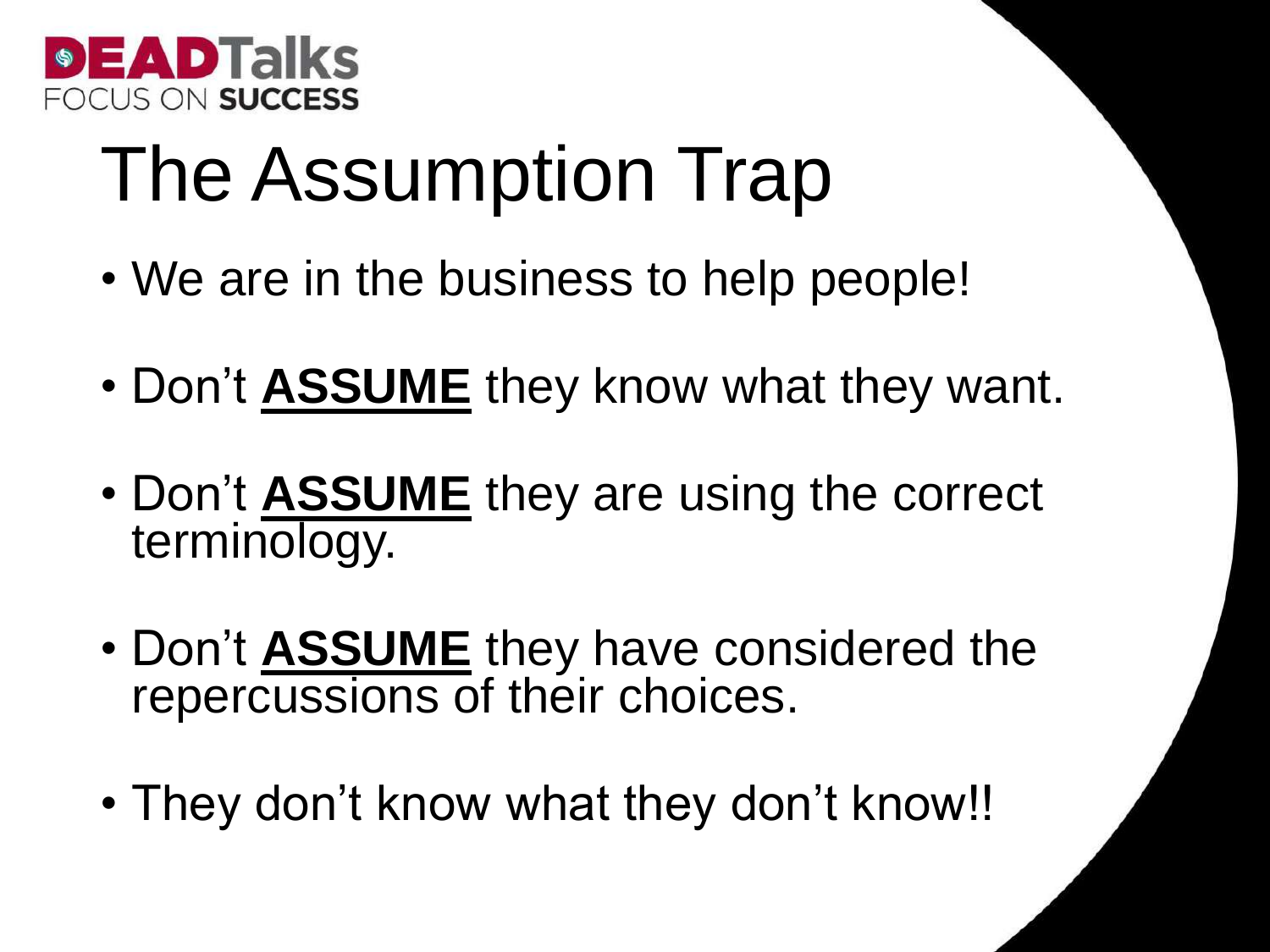

### The Healing Power

- Pitfalls of better, faster, cheaper.
- Elements rich and personalized funeral.
- Healthy path to healing.
- The power of permanent placement.
- Make suggestions based on the PERSON.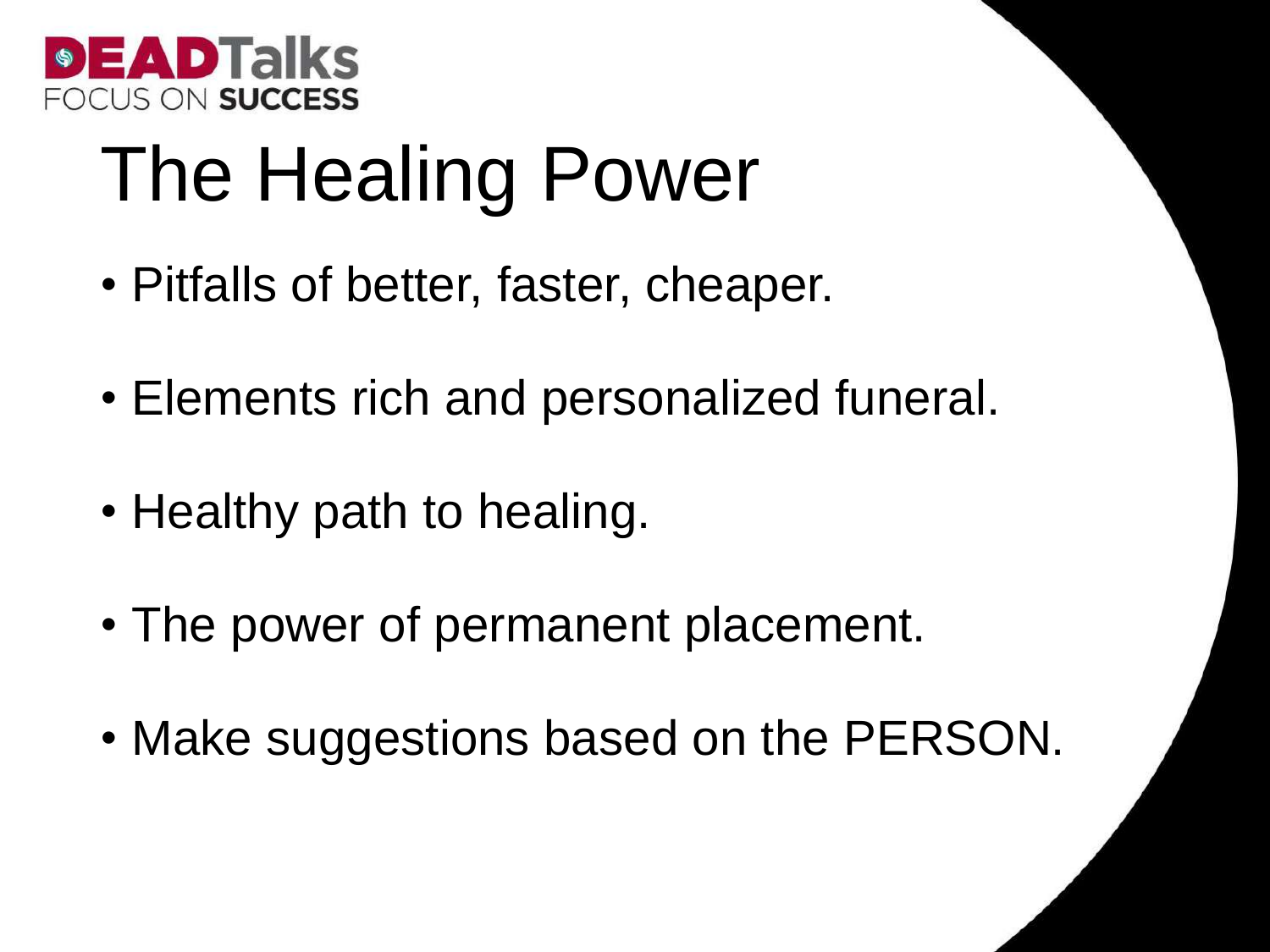

## Are You Really Okay with "Better, Faster, Cheaper?"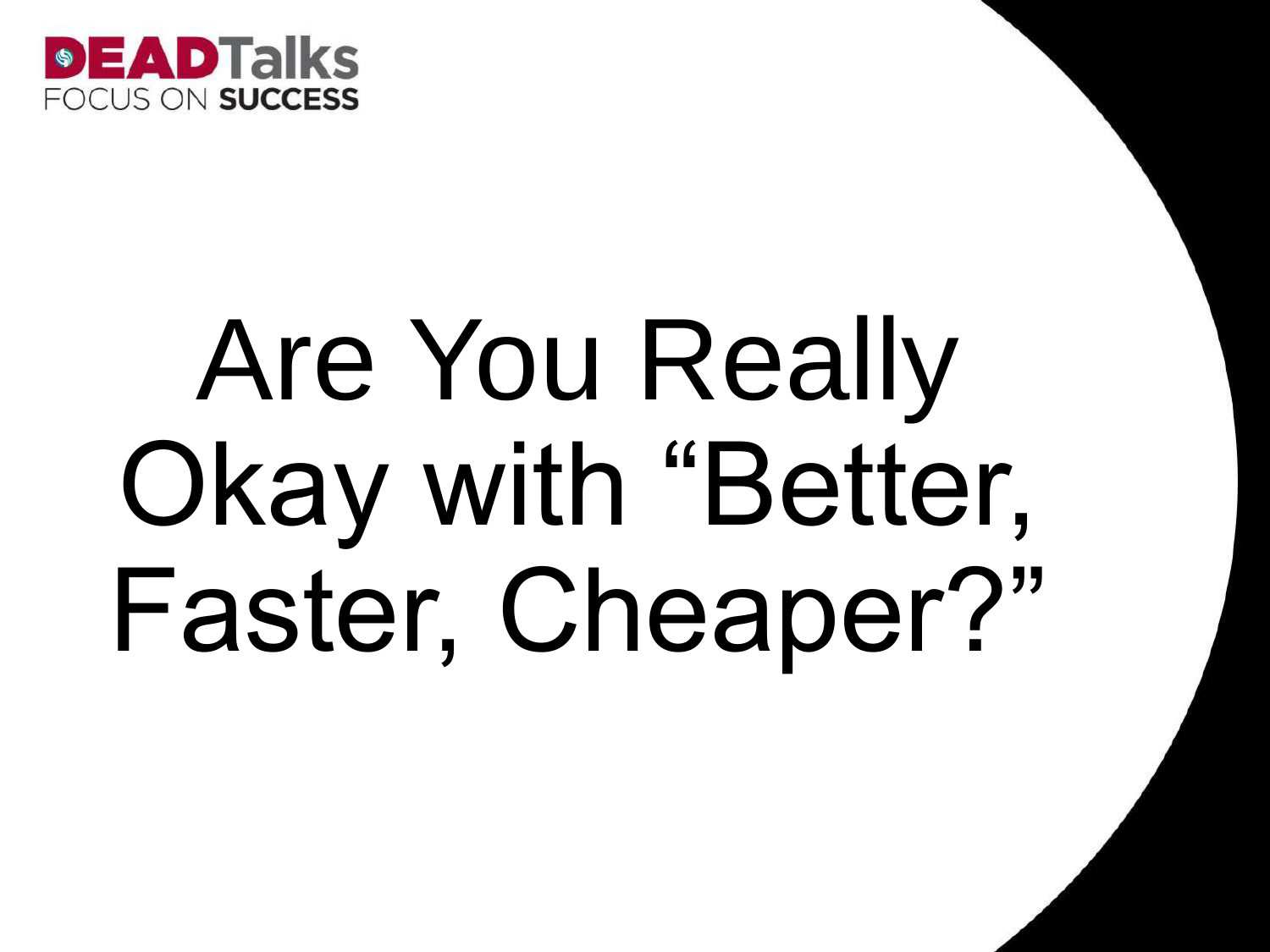

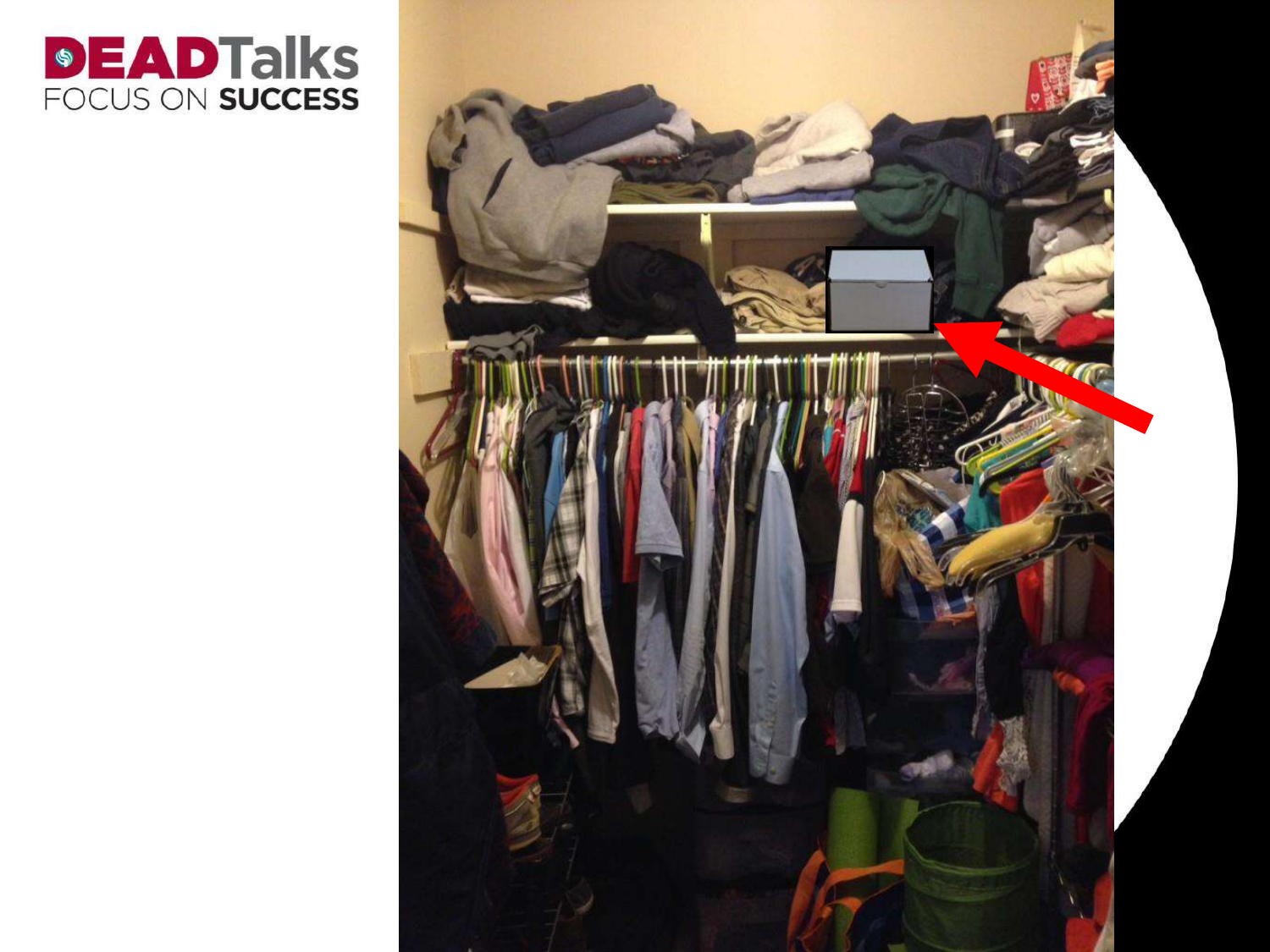

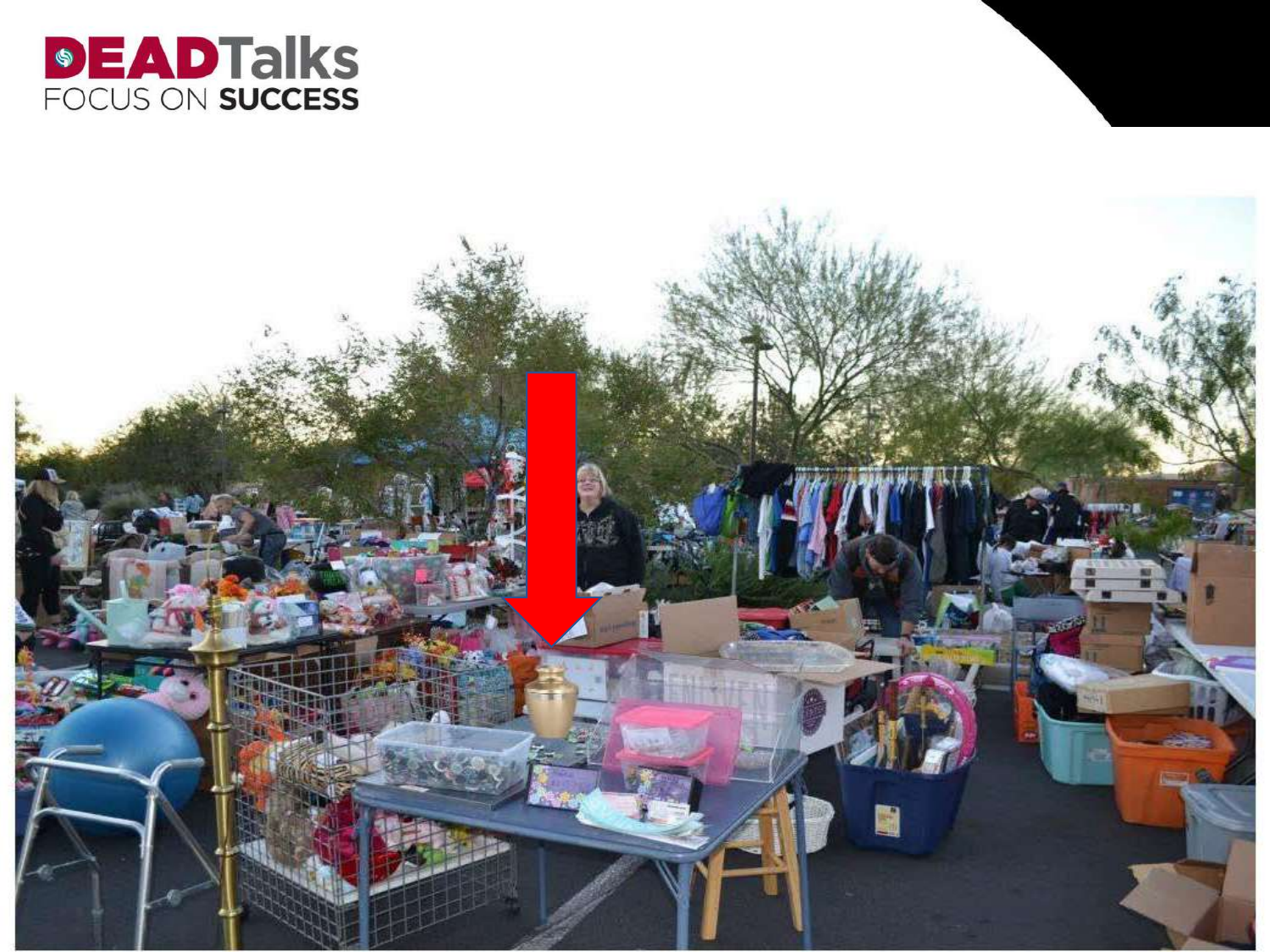

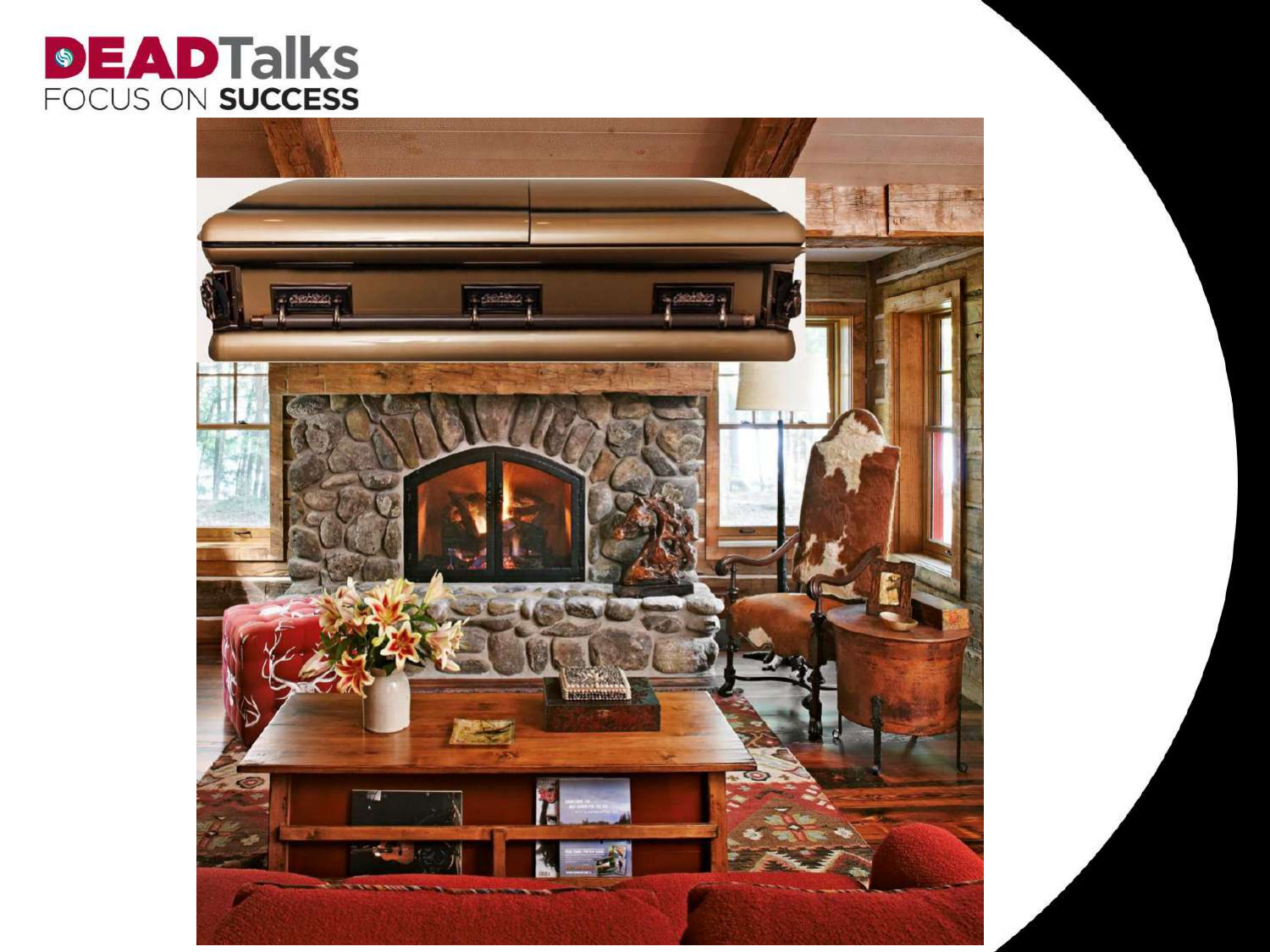

#### Have the Conversation

- Sales = "To Serve"
- What's in it for me (WIIFM)?
- Make the connection educate.
- Fulfill our responsibility.
- Start with "THE WHY."
- Help them understand the value.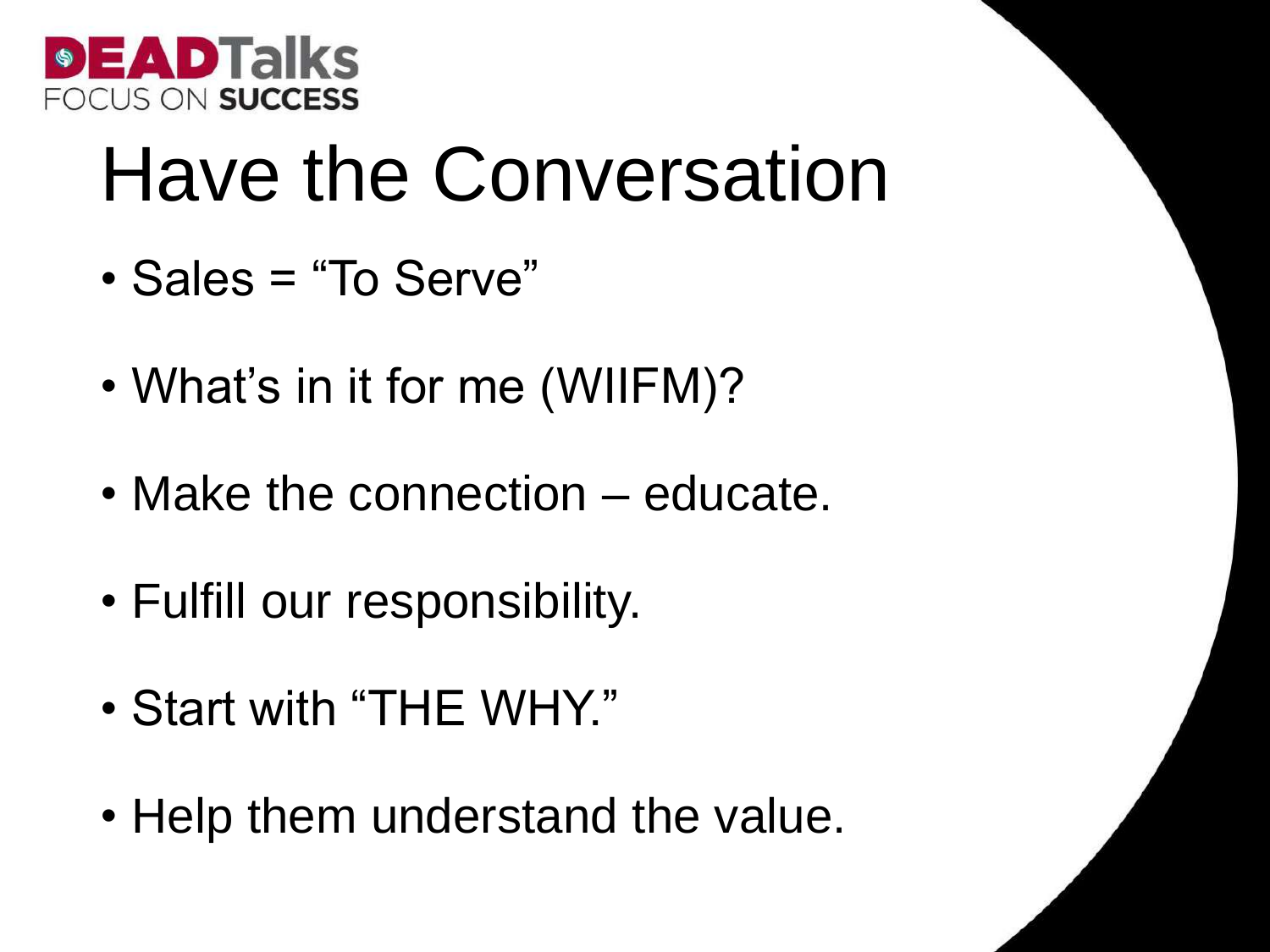

#### Have the Conversation

- **E** = **ENGAGE**
- **A** = **ASK** (about the deceased or client)
- **S** = **SUGGEST**
- **Y** = **YIELD** (to their options/budget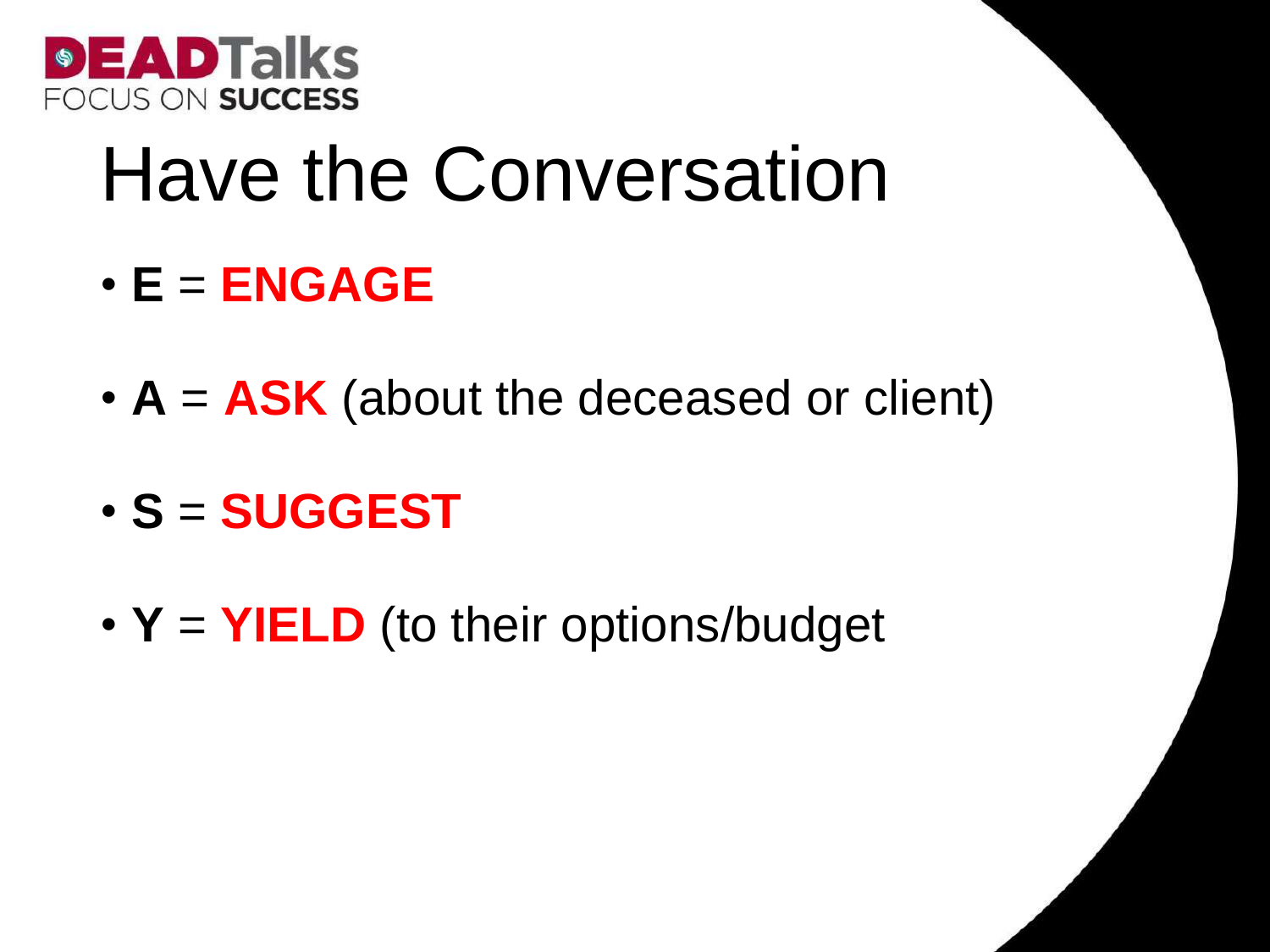

#### Sell to the Entire Family

- Long term effect of their choices.
- Help them see the bigger picture.
- Link your conversation to the needs of their family, friends, colleagues.

*"If they trust you, they will do business with you"* - James Zwack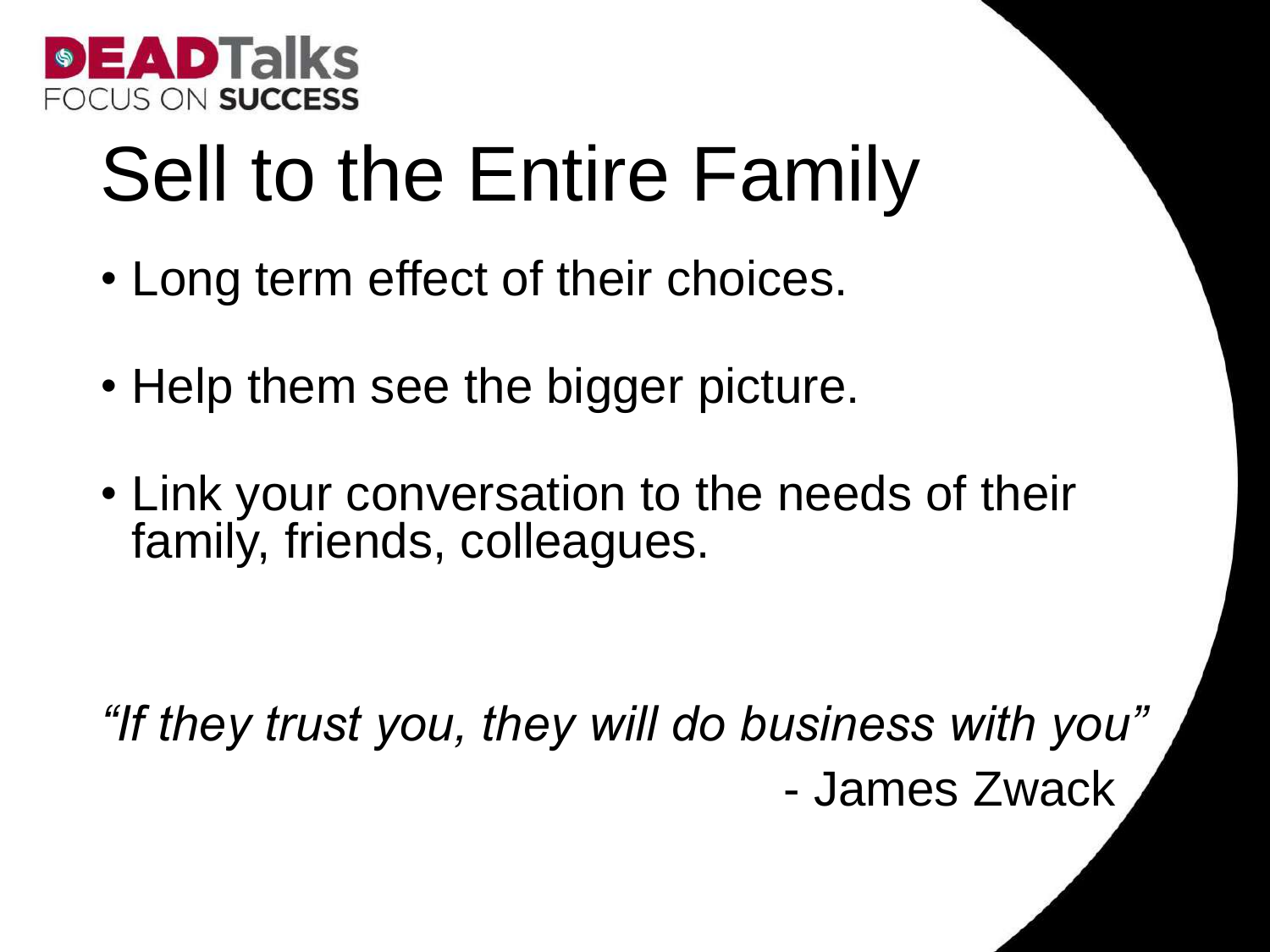

*"Permanent memorialization is one of the most important ways in which we as a culture can ensure respect (for the dead), regardless of means of disposition."*

Dr. Alan Wolfelt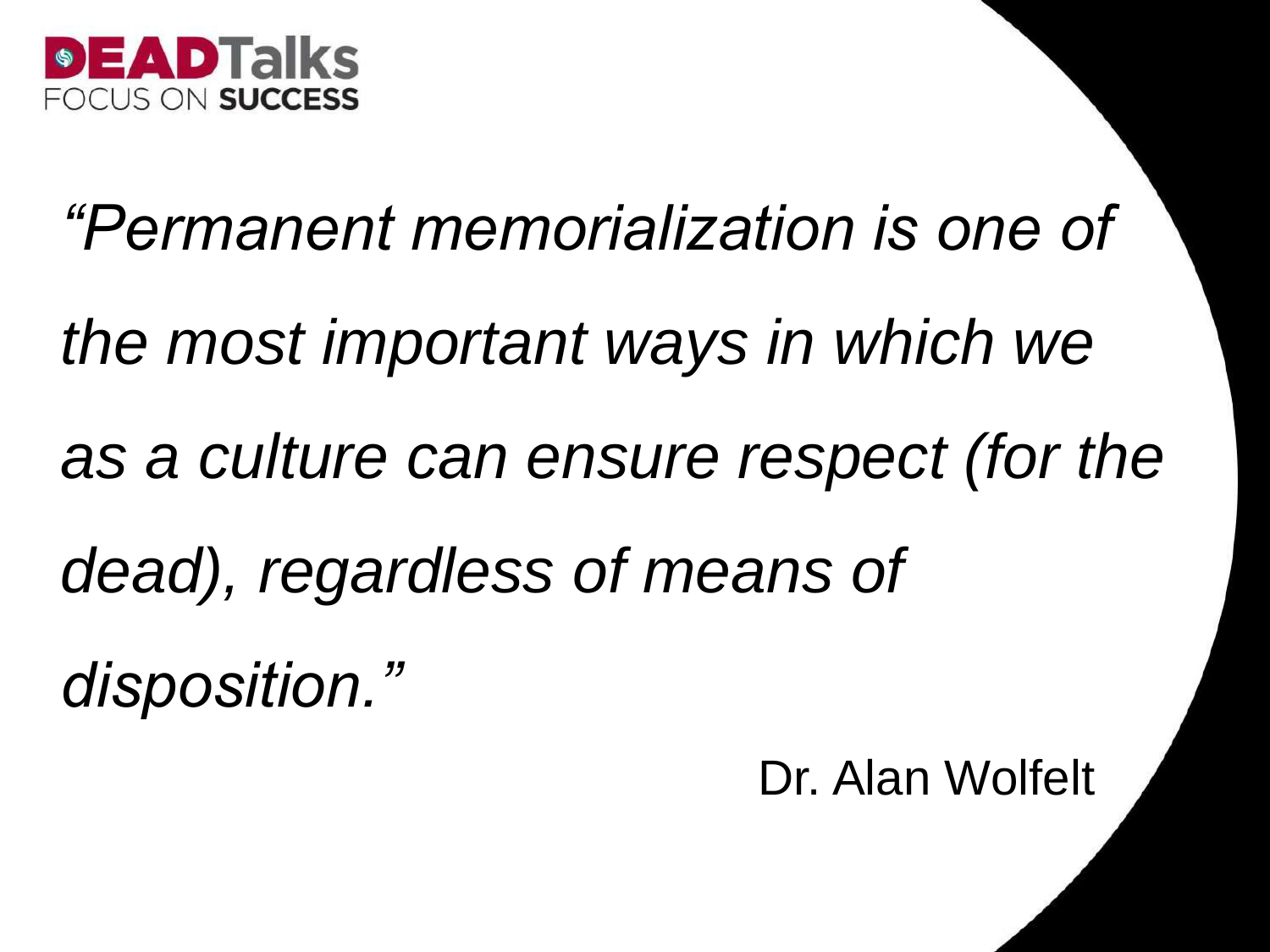

# Johnson \ County **Funeral Chapel & Memorial Gardens**

Healing Begins Here